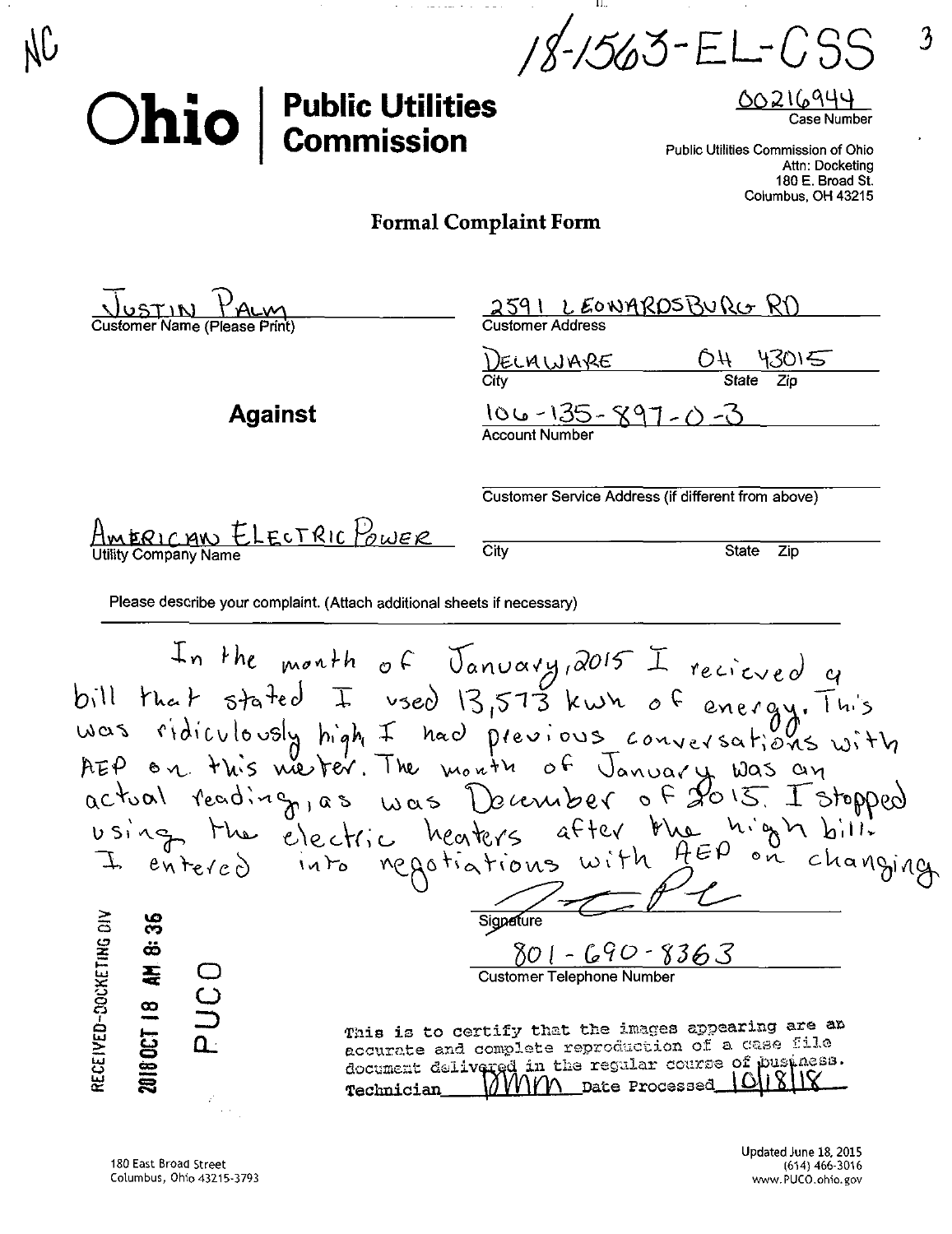the meter, and this was not my first complaint on high bills, In Febrogry 2015<br>AEP estimated the bill, the in march when the meter usage was extremely high they altered December and January make it look like consistent high usage. Bill date March 17,2015 hows December 7, 625 KWH/January 9, 308 KWH Febuary 9,203 KW  $1311$   $0$  ate Feboary 212015<br>December 3,360 KWH, January 13,573 KWH tebuary 4,144 Kwt These turned actual readings to estimates. May 8 2015 they changed it. I should<br>point out that this was the middle of the bill cycle, From April 22, 2015 to May 8, 2015, the suisage was 1,570 KWH  $(98 \text{ kult a day})$  From May  $8^{\circ}$ 2015 to May 21, 2015 the usage was 161 KWH (11.5 KWH a Jay) Thats when HEP guit negotiations my representitive at AEP could no longer